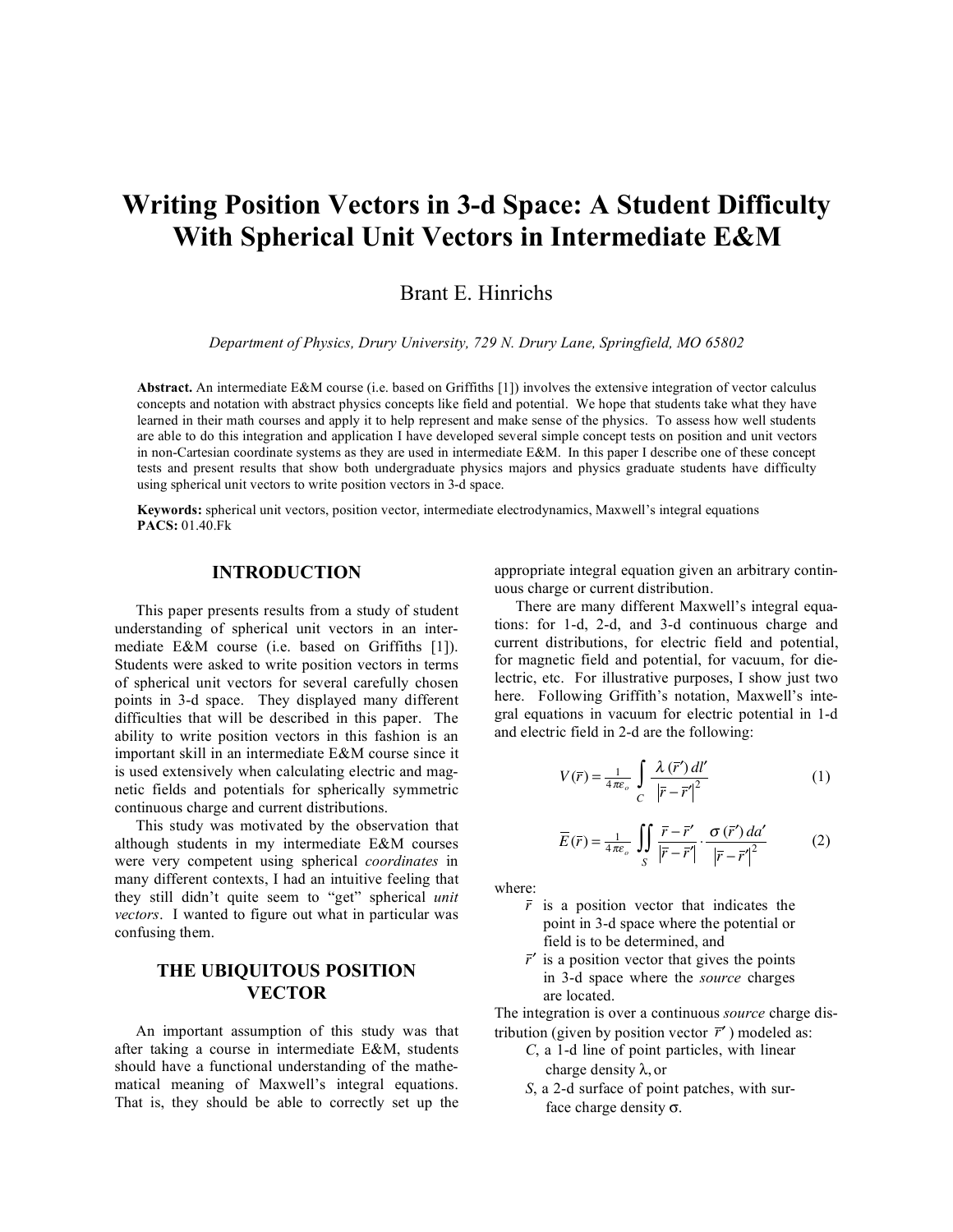Notice how ubiquitous position vectors  $\bar{r}$  and  $\bar{r}'$ are in equations  $(1)$  and  $(2)$ . They appear in multiple places and are central to the calculation. The equations for magnetic field and potential and for 3-d also depend extensively on the two position vectors.

Hence a functional understanding of Maxwell's integral equations necessarily entails a functional understanding of  $\bar{r}$  and  $\bar{r}'$  (i.e. the ability to write down  $\bar{r}$  and  $\bar{r}'$  for any given charge or current distribution). So, given the text shown in Fig. 1a, and the diagram shown in Fig. 1b, students with a functional understanding of  $\bar{r}$  and  $\bar{r}'$  should be able to produce the appropriate definitions for all variables as shown in Fig. 1c.

(a) A hollow cone of radius *a*, and height *h*, is centered on the z-axis with its tip at the origin and it's base in the + z direction. It has uniform surface charge density,  $\sigma$ , on its curved sides, but no charge on its base. Find the electric potential at a point on the *z*-axis above the cone.



**FIGURE 1.** (a) Text of problem statement. (b) Well-labeled diagram of problem statement. (c) Variable definitions a student should produce to accompany (b).

## **SPHERICAL UNIT VECTOR CONCEPT TEST**

The concept test shown in Fig. 2 was developed at Drury University over a period of four years. Each year, it was given to the students in our intermediate E&M course. Based on the results for a given year, it was modified to increase its diagnostic capability and given again the next year until it reached the final form shown. The paper-and-pencil version of the test typically takes 10-15 minutes. In videotaped interviews students have taken anywhere from 10-45 minutes depending on how much they try to derive from scratch or how confused they are.

#### **DATA COLLECTION**

I report here the results from giving this concept test to a total of 46 physics majors at three different colleges and universities. 42 students took the paperand-pencil test. In addition, 4 students (from LP-ug) were videotaped working through this problem. When they had finished they were asked some follow-up and clarifying questions about their reasoning in certain places. Videotaping was done to get some insight into the student reasoning process because on the paperand-pencil test students don't write explanations for why they wrote what they did.



**FIGURE 2.** (a) Concept test used to probe student understanding of spherical unit vectors. (b) Expected answer.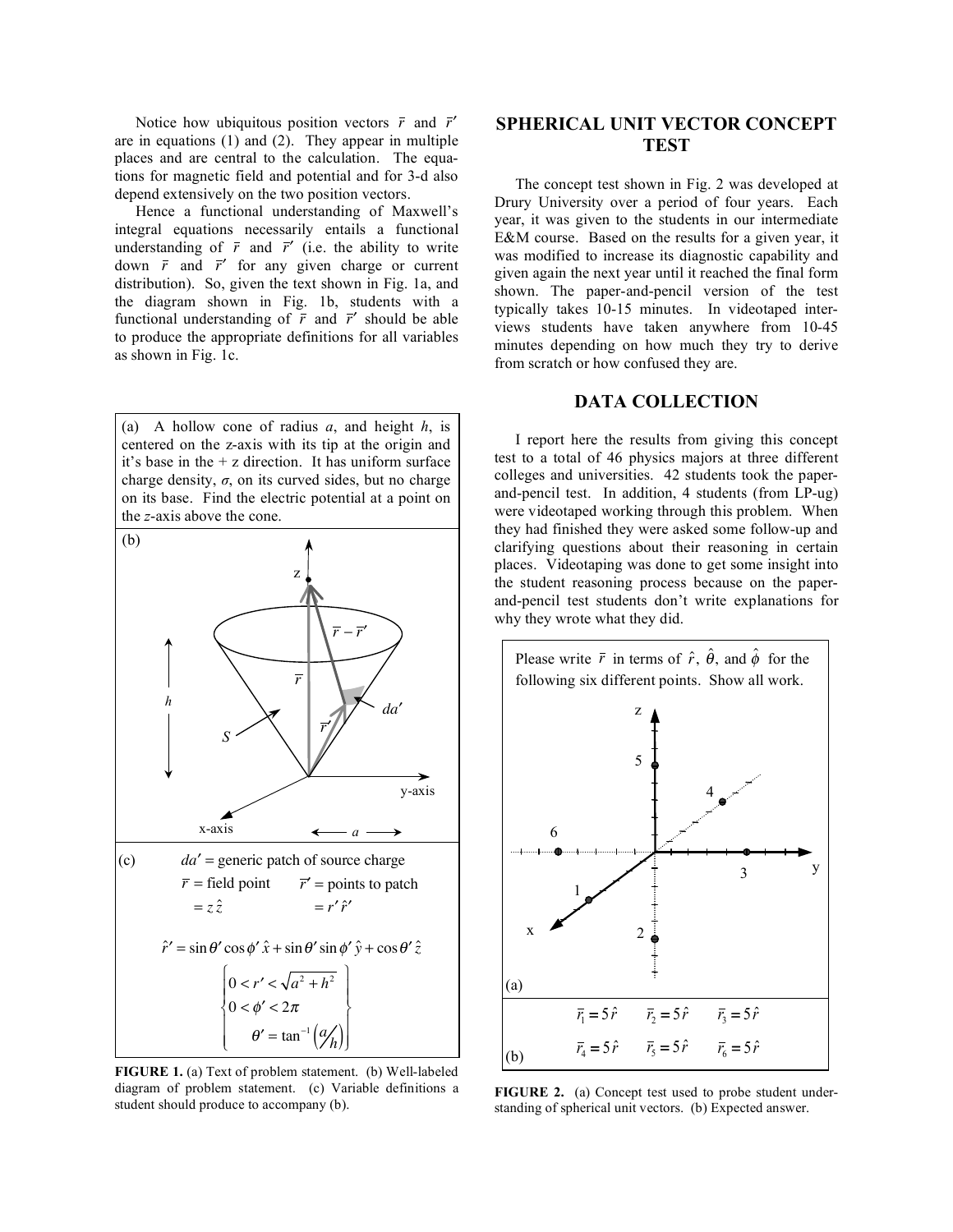**TABLE 1.** Schools from which data was collected and details of how the concept test was given at each school.

| <b>Institution</b>                 | <b>Textbook</b>      | $N^a$        | <b>How Given</b> | <b>When Given</b>                   |
|------------------------------------|----------------------|--------------|------------------|-------------------------------------|
| Small private liberal arts college | Pollack $&$          |              | As homework      | After completing both Chp2          |
| in the upper Midwest,              | Stump <sup>[2]</sup> | $12$ of $12$ | for credit       | (Vector Calculus) in class and      |
| <b>PLA</b>                         |                      |              |                  | relevant homework from Chp2         |
| Small public university in the     |                      |              |                  | After completing both lecture on    |
| upper Midwest.                     | Griffiths            | 6 of 6       | Ouiz             | Section 1.4 (curvilinear coordi-    |
| SP.                                |                      |              |                  | nates) and relevant homework        |
| Large public university in the     |                      |              | Volunteers       | During the last week of a full year |
| Southwest, undergraduates          | Griffiths            | $14$ of $26$ | who stayed       | of intermediate E&M                 |
| $LP$ -ug                           |                      |              | after class      |                                     |
| Large public university in the     |                      |              | Volunteers       | During the last week of the first   |
| Southwest, graduate students       | n/a                  | $14$ of $21$ | who stayed       | year of graduate school, in their   |
| $LP-g$                             |                      |              | after class      | quantum course                      |

<sup>a</sup> Indicates how many of the students who were officially registered for the course actually took the concept test.

A list of the schools that participated is shown in Table 1, along with details of how the concept test was given in each case. For PLA and SP, the instructor gave the concept test to their students. For LP-ug and LP-g, I gave the concept test to volunteers who agreed to take it. About three quarters of the undergraduates (PLA, SP, LP-ug) were juniors and a quarter were seniors. There were eleven females and thirty-five males.

The design of this study was challenging because, as Table 1 shows, the number of students enrolled in a course in intermediate E&M is rather low. So it was difficult to get a sufficient sample-size for the population in question. That is why several different schools and levels of student were included.

A further difficulty with the study was that for LPug and LP-g, only about half and two-thirds, respectfully, of those registered for the course actually took the concept test. We would typically expect that students who chose to take such an optional test are of higher caliber than those who do not, and thus they should perform better than those who did not take the concept test. So the low performance of the students in LP-g and LP-ug provides an upper ceiling for each class's response as a whole.

### **RESULTS AND DISCUSSION**

Table 2 shows the six most common student answers to the concept test shown in Fig. 2. Only answers for the position vector for point 1 are shown since all students were consistent in the form they used for the six different position vectors.

Note that none of the six most common student answers match the expected answer (Fig. 2b). I have arbitrarily labeled the first three errors A1, A2, A3. I grouped them together as "A" type errors because in all three cases students explicitly wrote the spherical unit vectors  $\hat{r}$ ,  $\hat{\theta}$ , and  $\hat{\phi}$  as part of their answer. "B"

type errors were grouped together because these answers explicitly referenced just the spherical *coordinates* themselves for the point of interest. They had no *unit vectors* explicitly written. "C" type errors were of a different kind than "A" or "B" type.

It is possible that in students' minds "A" and "B" type errors actually have the same meaning but just use different notation. But, we stress, for computational reasons that we don't have space to elaborate upon here, correct notation is crucial to calculating correctly with equations like (1) and (2). Hence, the emphasis in our classification upon whether students did or did not explicitly include unit vectors in their answers.

It's possible that error A1 comes from pattern matching to the Cartesian case. That is, an ordered triple in Cartesian coordinates is equivalent to a linear combination of its coordinate values multiplied by its unit vectors:

$$
(x, y, z) = x\hat{x} + y\hat{y} + z\hat{z}
$$
 (3)

Unfortunately, it is completely false for spherical

**Student Answer Error Label**  $5\hat{r}+$  $\pi$ 2  $\hat{\theta} + 0\,\hat{\phi}$  $A<sub>1</sub>$ 5 $\hat{r}$ ,  $\frac{\pi}{2}$  $\hat{\theta}$ , 0 $\hat{\phi}$  $A2$ 5 $\hat{r}$ ,  $\frac{\pi}{2}$  $\left(5\hat{r},\,\frac{\pi}{2}\hat{\theta},\,0\hat{\phi}\right)$  $\overline{A}$ 3 5, 2  $\left(5, \frac{\pi}{2}, 0\right)$  $\overline{\phantom{a}}$  $\overline{\phantom{a}}$ ' B1  $r = 5, \theta = \frac{\pi}{2}, \phi = 0$  B2  $(5\sin\theta\cos\phi)$  C

**TABLE 2.** Six most common student answers for  $\overline{r_1}$